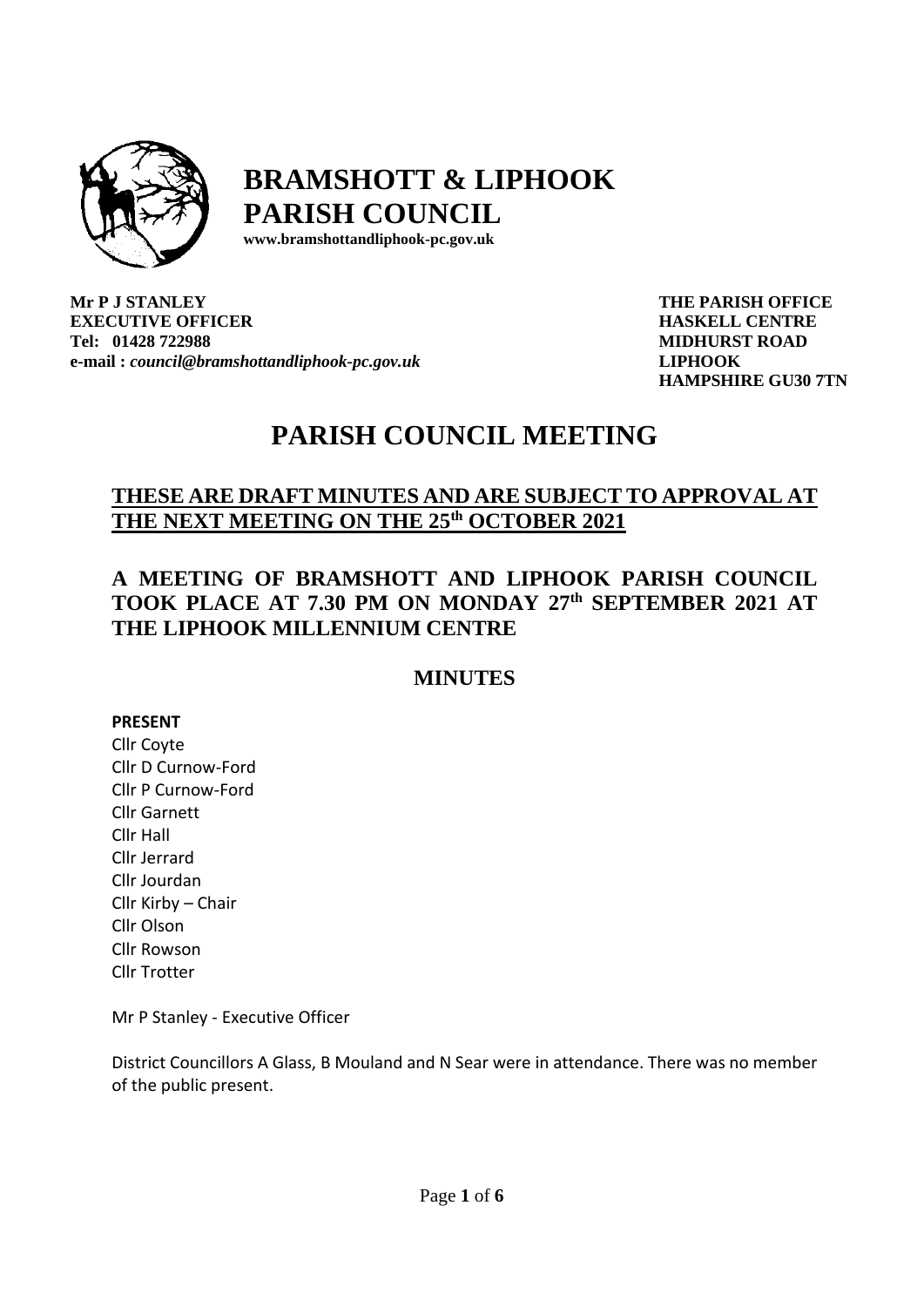# **120/21 CHAIRMAN'S ANNOUNCEMENTS**

The chairman welcomed everyone to the meeting and stated the meeting was being recorded for the purpose of the minutes. She also stated that the cost of the election in May following a casual vacancy was £8169.24.

# **121/21 APOLOGIES FOR ABSENCE**

Apologies for absence were received from Cllr Winfield.

# **122/21 DISCLOSURE OF INTERESTS**

The were no interests declared.

# **123/21 MINUTES OF THE LAST MEETING**

The minutes of the meeting held on 26<sup>th</sup> July 2021 were approved. Proposed Cllr Coyte, Seconded Cllr Trotter, all in favour.

# **124/21 MATTERS ARISING**

There were no matters arising.

# **125/21 PUBLIC PARTICIPATION SESSION**

Meeting adjourned

**Public Questions – items not on the agenda** None

**Public Questions – items on the agenda** None.

Meeting re-convened.

# **126/21 REPORT FROM DISTRICT COUNCILLORS**

# District Councillors

Councillor Glass ran through the report from District Councillors.

- The Spatial Strategy for the Local Plan was discussed and approved, with amendments to the recommendations.
- Calculating the minimum number of homes required in the district according to a standard method was problematic in an area where 57% of the District is within SDNPA.
- The Peak Centre were successful in their bid for £30,000 worth of Supporting Communities funding from EHDC.
- COP26 will be held at Alton Maltings on  $8<sup>th</sup>$  October, 2pm 6.30 pm.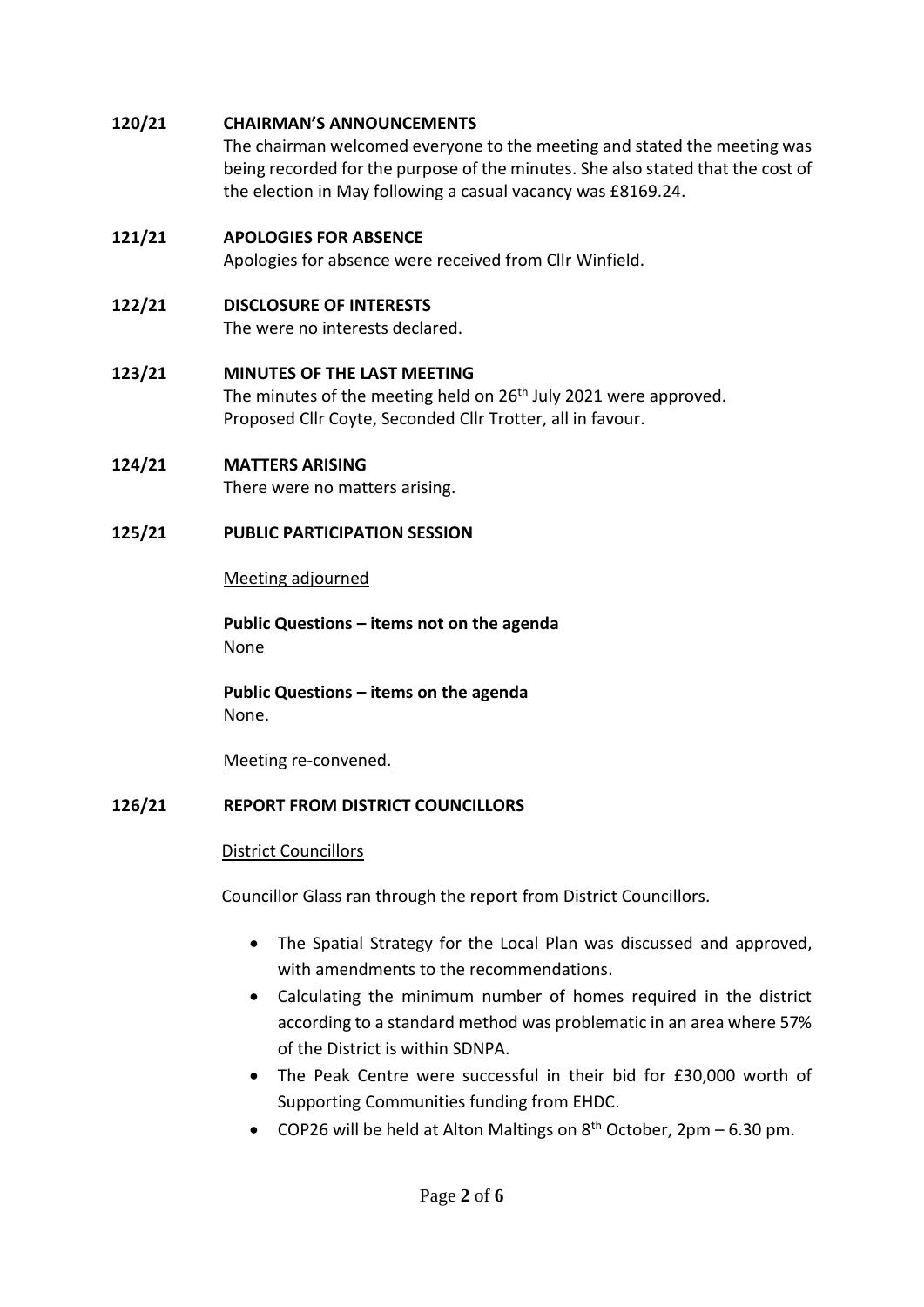• A meeting was held with British Transport Police to discuss anti-social behaviour in the station area.

In response to a question, it was stated that the date for the completion of the Local Plan was still to be confirmed but was likely to be 2023.

### County Councillor

Cllr D Curnow-Ford ran though her report.

- Following the meeting with British Transport police, this will be followed-up on ways to address anti-social behaviour with the EHDC Community Partnership team.
- Plans to improve walking access for Bohunt School students to get from the station are progressing with a public consultation due in the Autumn.
- The existing booking system for HWRCs (Petersfield and Bordon) will be retained until March 2022.

#### **127/21 MINUTES OF COMMITTEE MEETINGS**

#### Recreation Committee

The minutes of a meeting held on 2<sup>nd</sup> August 2021 were received.

Finance & Policy Committee

The minutes of a meeting held on 13<sup>th</sup> September 2021 were received.

#### Planning Committee

The minutes of meetings held on 16<sup>th</sup> August 2021 and 20<sup>th</sup> September 2021 were received.

LMC Management Committee The minutes of a meeting held on 6<sup>th</sup> September 2021 were received.

# **128/21 NEIGHBOURHOOD DEVELOPMENT PLAN STEERING GROUP**

Minutes of the NDP Steering Group The minutes of NDP Steering Group meetings held on 15<sup>th</sup> June 2021 were approved.

Proposed Cllr Kirby, Seconded Cllr Jerrard, all in favour.

# **129/21 MEMBERSHIP OF THE NDP STEERING GROUP**

The council considered a report from the NDP Liaison Working Party recommending two new members of the NDP Steering Group. Both candidates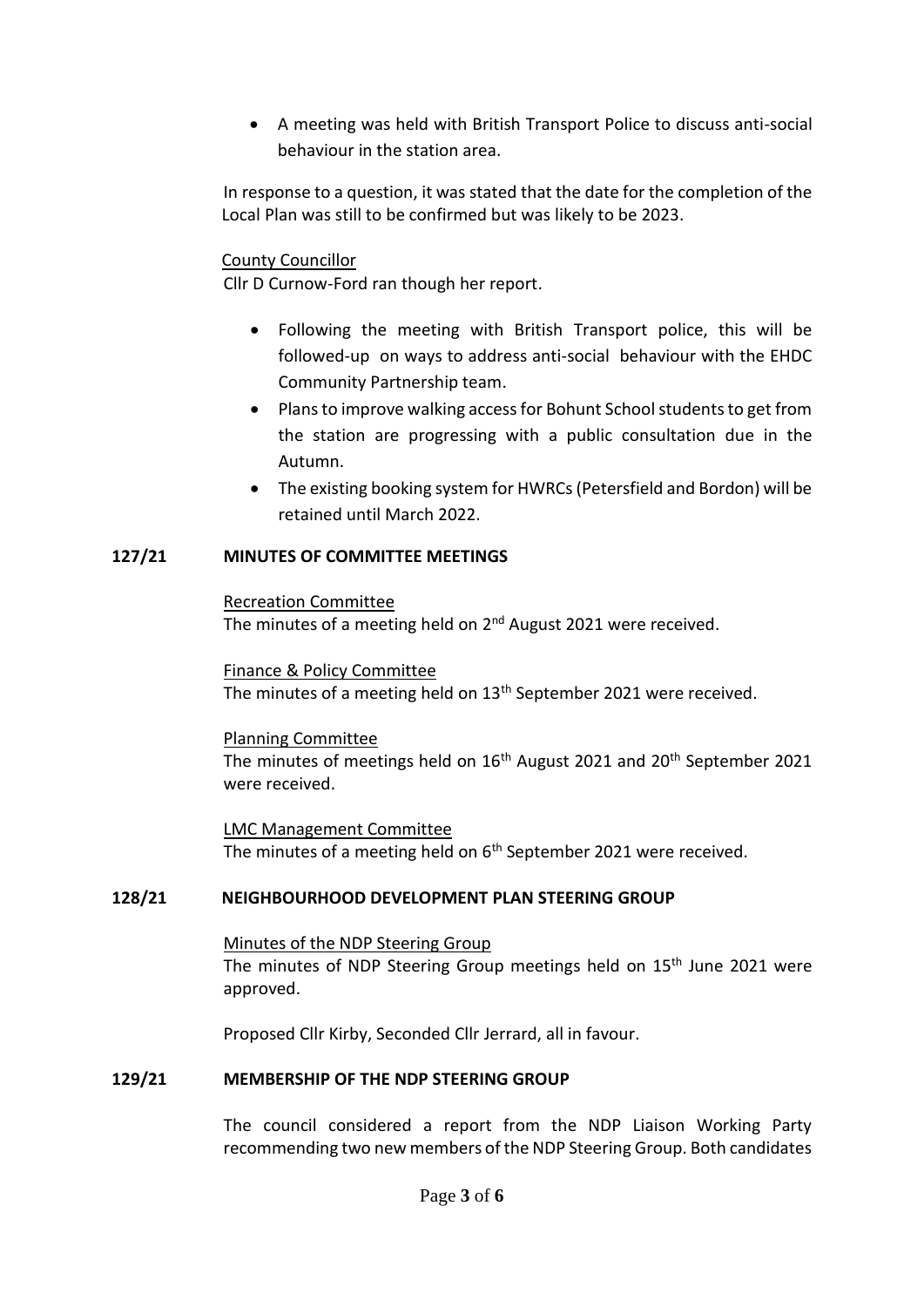have a lot of useful experience that will help to complete the next stages of the NDP. It was agreed that Sarah Perryman and Kevin Wyeth be appointed onto the

NDP Steering Group.

Proposed Cllr Coyte, Seconded Cllr P Curnow-Ford, all in favour.

# **130/21 REPORTS FROM COUNCILLOR REPRESENTATIVES TO COMMUNITY ORGANISATIONS AND LIAISON GROUPS**

Cllr Trotter advised that there had been two Speed Watch sessions. New members were currently being trained and new volunteers were still required as there were a lot of roads to cover.

Cllr Garnett stated that the SANG drainage problems have not be resolved and were discussed at the last liaison meeting. There was concern about the delay in getting information to HCC so that they can take some action.

Cllr D Curnow-Ford had attended a meeting of the Liphook Village Hall Committee. They have received a £30k pandemic funding grant and were seeing a return of regular bookings. A survey of the club had shown that considerable repairs were required and the matter is now being pursued via a solicitor. The committee have applied for Charitable Incorporated Organisation status.

Cllr Kirby stated that there had been a multi-agency meeting to discuss how to best use the Age Concern funding. The Day Centre was currently looking to recruit a new manager on a job share basis.

Cllr Kirby advised that there had been no meetings of the River Wey Trust. She had assisted the RWT at the Rural Life Centre and Dapdune Wharf.

# **131/21 APPROVAL OF PAYMENTS**

The schedule of payments in July 2021 & August 2021 were approved. (**Attachments 1 & 2**)

Propose Cllr Kirby, Seconded Cllr D Curnow-Ford, all in favour.

The bank balances held by the Council at the end of July 2021 was checked by Cllr Jerrard and currently stand at:

Current Account - £1,001.00 Business Account - £754,863.28 Total Funds - £755,864.28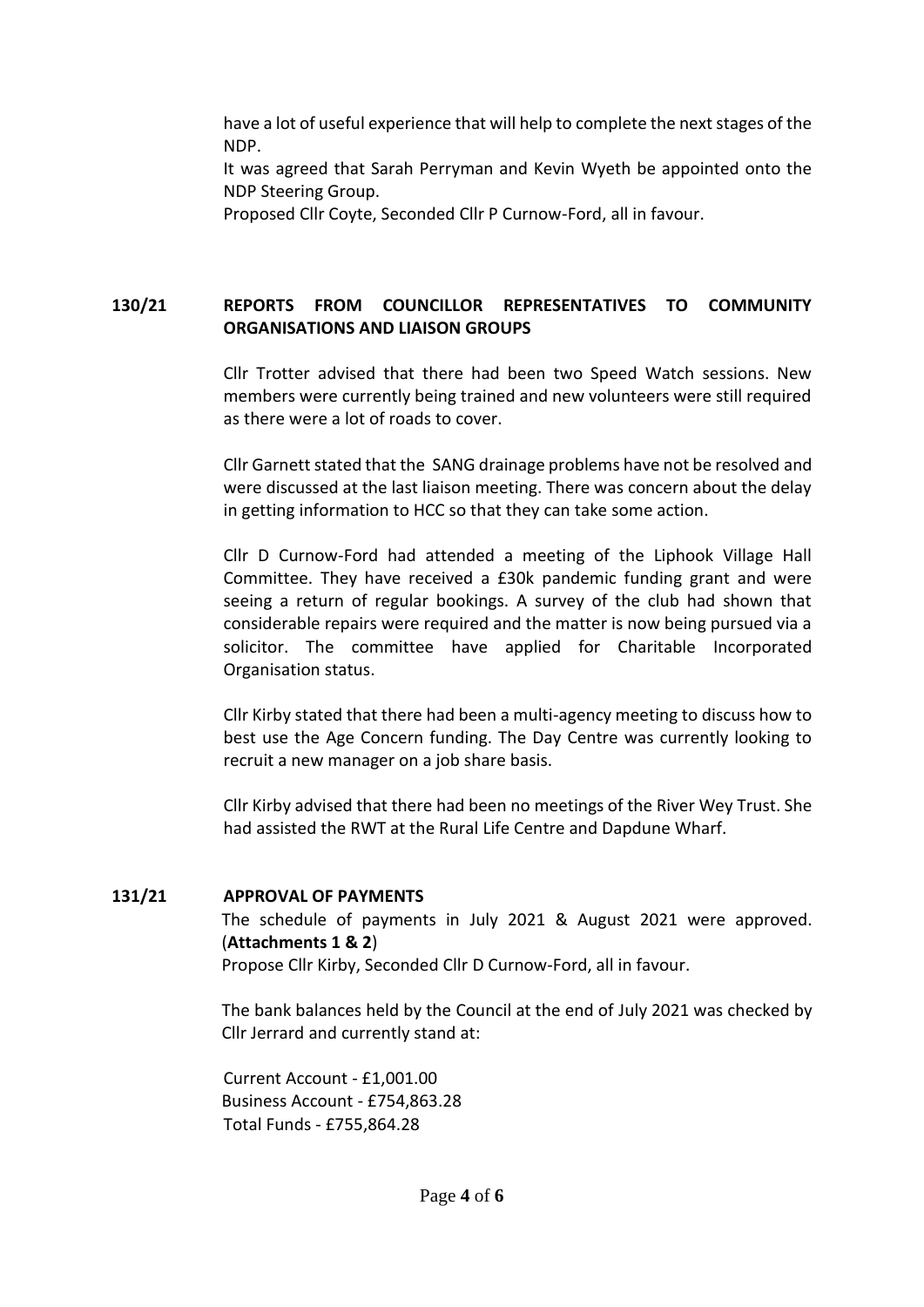The bank balances held by the Council at the end of August 2021 will be checked by Cllr Olson and currently stand at:

Current Account - £1,001.00 Business Account - £727,587.80 Total Funds - £728,588.80

#### **132/21 CONCLUSION OF AUDIT 2020/21**

Section 3 of the AGAR, External Auditors Report and Certificate 2020/21 and the comments therein were noted.

# **133/21 BUDGET FOR THE SHED PROJECT**

The report prepared by the Executive Officer was considered. The original budget was set at £60k. Following a tendering procedure no tenders had been received for the building itself. Quotations had then been obtained that suggested the budget for the project was not adequate. A budget of £120k would be needed for the demolition of the former Willows Building and tractor shed and to replace them with a prefabricated metallic building.

Councillors were given the opportunity to express their views. There was concern about the public perception of spending this amount on the project and that the council should explain why the project is necessary. It was noted that the project had featured in two Community Magazines and that no concerns had been received. Some councillors felt that it was an essential project and that it was an investment for the future as the staff need accommodation that is fit for purpose. It was noted that due to external factors, prices were going up and demand for building services was high. Any delay could see costs move higher. There was also a view that the funding should be sourced from CIL held by EHDC rather than that held by the council. This could delay the tender process until the grant window opened.

Cllr Garnett left the meeting

It was proposed that the budget for the Shed Project be set at £120k and that £60k be funded from CIL Neighbourhood Portion held by the council.

Proposed Cllr Coyte, Seconded Cllr Trotter, all in favour

#### **134/21 COMMUNITY ORCHARD**

Cllr Garnett re-joined the meeting.

The council had approved a budget for COPSE to be appointed to carry out an engagement process with the public on the creation of a Community Orchard. Their report was considered which showed that there was support for an orchard to be established on land owned by the council at Fletchers Field.